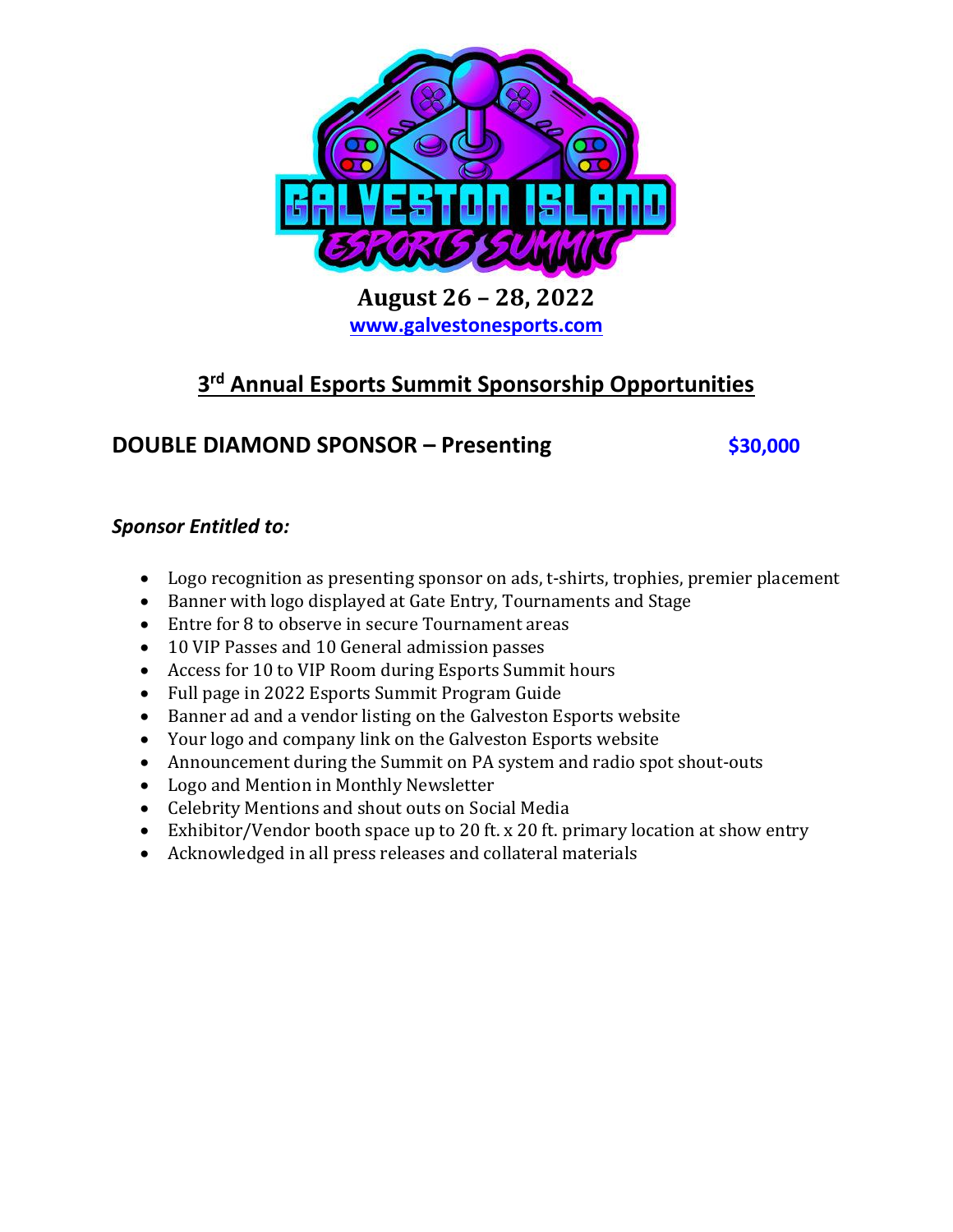## *GES 2022*

### **DIAMOND SPONSOR – Summit Tournaments Sponsor \$20,000**

**Ongoing tournaments featuring professional Esports teams and side tournaments for enthusiasts who register to play. Winner announced on Sunday at the conclusion of the Esports Summit.** 

- Logo recognition on the 1<sup>st</sup> place Tournament Trophy, ads and t-shirts
- Banner with logo displayed at Gate Entry and Tournaments
- Entre for 6 to observe in secure Tournament areas
- 8 VIP Passes and 6 General admission passes
- Access for 8 to VIP Room during Esports Summit hours
- Full page in 2022 main event Program Guide
- Banner ad and a vendor listing on the Galveston Esports website
- Your logo and company link on the Galveston Esports website
- Announcement during the Esports Summit on PA system
- Mention in Galveston Esports Quarterly Newsletter
- Your logo imprinted on event -shirts worn at the event staff and volunteers on their shirts for the days during the event. Our event T-Shirts are a collectible item for volunteers and attendees. ©Galveston
- Shout Outs on Social Media and radio
- Exhibitor/Vendor booth space up to 20 ft. x 20 ft. in primary location/front row
- Acknowledged in all press releases and collateral materials

### **GOLD SPONSOR \$12,000**

- Logo recognition on Esports Summit wristbands
- Banner with logo displayed at Tournaments
- Host and Speaker: Power Breaks on stage at Expo live, projected on LED screen and virtual/remote and at Educational Workshop
	- o Friday x3
	- o Saturday x3
	- o Sunday x 3
	- o Workshop x 2 Live and remote
- 6 VIP Passes and 4 General admission passes
- Access for 6 to VIP Room during Esports Summit hours
- Full page in 2022 Esports Summit Program Guide
- Banner ad and a vendor listing on the Galveston Esports website
- Your logo and company link on the Galveston Esports website
- Announcements during the Esports Summit on PA system
- Mention in Quarterly Newsletters
- Your logo imprinted on event t-shirts worn at the event by all participants and volunteers during the event. Our event T-Shirts are a collectible item for volunteers and attendees. ©Galveston
- Shout outs on Social Media and radio
- Acknowledged in all press releases and collateral materials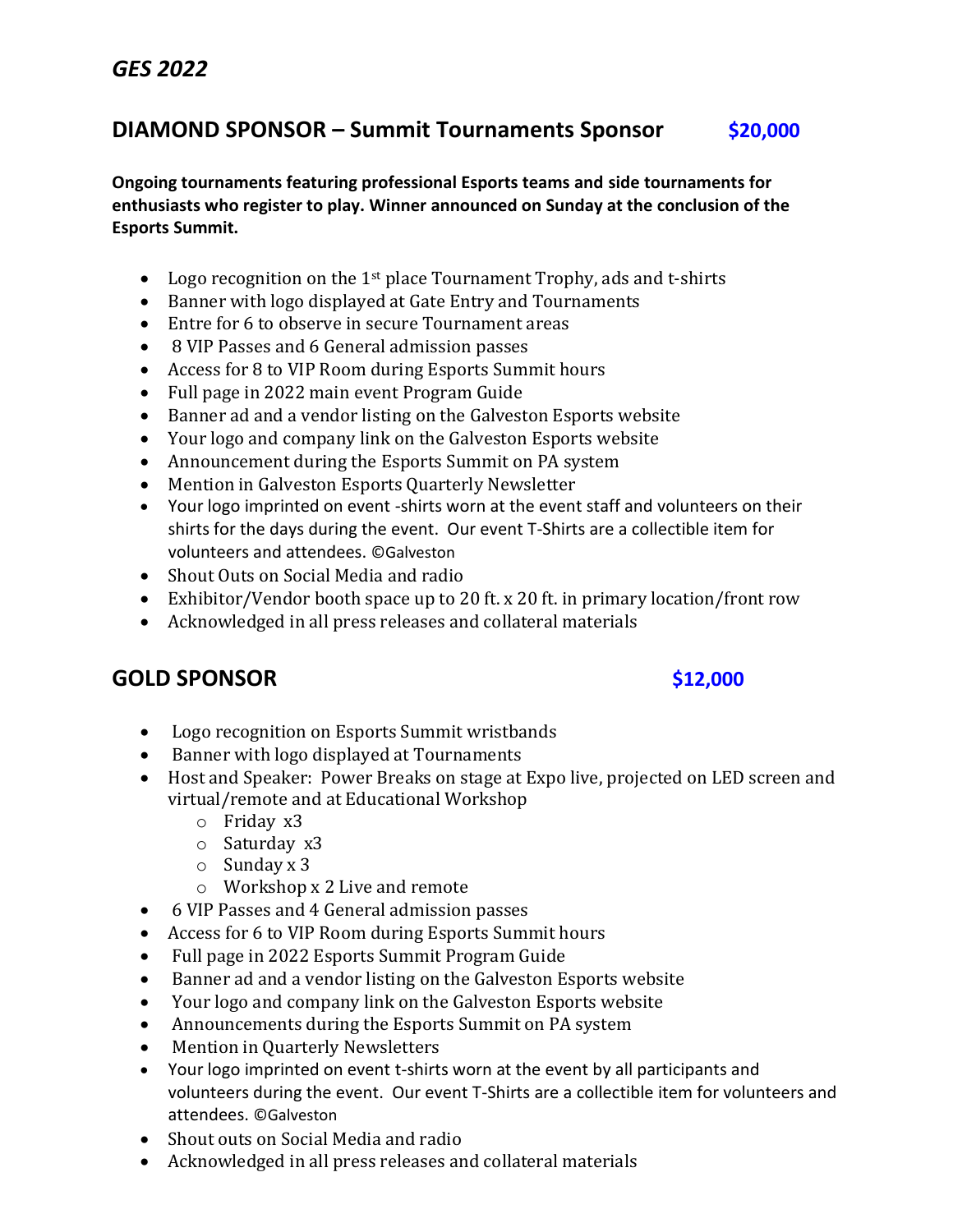### *GES 2022*

### **SILVER SPONSOR \$8,000**

### **Choice of Panel Host or Virtual Reality Games**

**Panels: Educational and entertaining panels led by gaming celebrities, software talent and leaders in the technology industry. Question & Answer sessions complete each session.** 

**Virtual Reality: Headsets and games provided to experience the excitement of stepping into the game and playing one on one with a virtual opponent. Multiple games to enjoy.** 

- Logo recognition on Esports Summit wristbands
- Banner with logo displayed on panel stage
- Host and Speaker: Power Breaks on stage at Expo and projected on LED screen
	- o Friday x2
	- o Saturday x2
	- o Sunday x 1
- 4 VIP Passes and 2 General admission passes
- Access for 4 to VIP Room during Esports Summit hours
- Full page in 2022 Esports Summit Program Guide
- Banner ad and a vendor listing on the Galveston Esports website
- Your logo and company link on the Galveston Esports website
- Announcement during the Summit on PA system
- Mention in Quarterly Galveston Esports Newsletters
- Your logo imprinted on event -shirts worn at the event staff and volunteers on their shirts for the days during the event. Our event T-Shirts are a collectible item for volunteers and attendees. ©Galveston
- Shout outs on Social Media and radio
- Acknowledged in all press releases and collateral materials

# **BRONZE SPONSOR** *S5,000* **Choice of the 501st Legion, NASA Exhibit or Lighted Sabers Walk**

**501st Legion**: a division of the international fan-based organization dedicated to the construction and wearing of screen-accurate replicas of Imperial Stormtrooper armor, Sith Lords, Clone Troopers, bounty hunters, and other villains from the Star Wars universe**. NASA** display featuring virtual reality and robotics, **Lighted Sabers** processional through the convention center and walk down Seawall Boulevard. .

- 10 ft. x 10 ft. of booth space in a visible location
- 2 VIP Pass and 2 General admission passes
- Access for 2 to VIP Room during Esports Summit hours
- Logo recognition on wristbands
- Banner with logo displayed at exhibit of choice or carried at processional
- Half-page in 2021 main event Program Guide